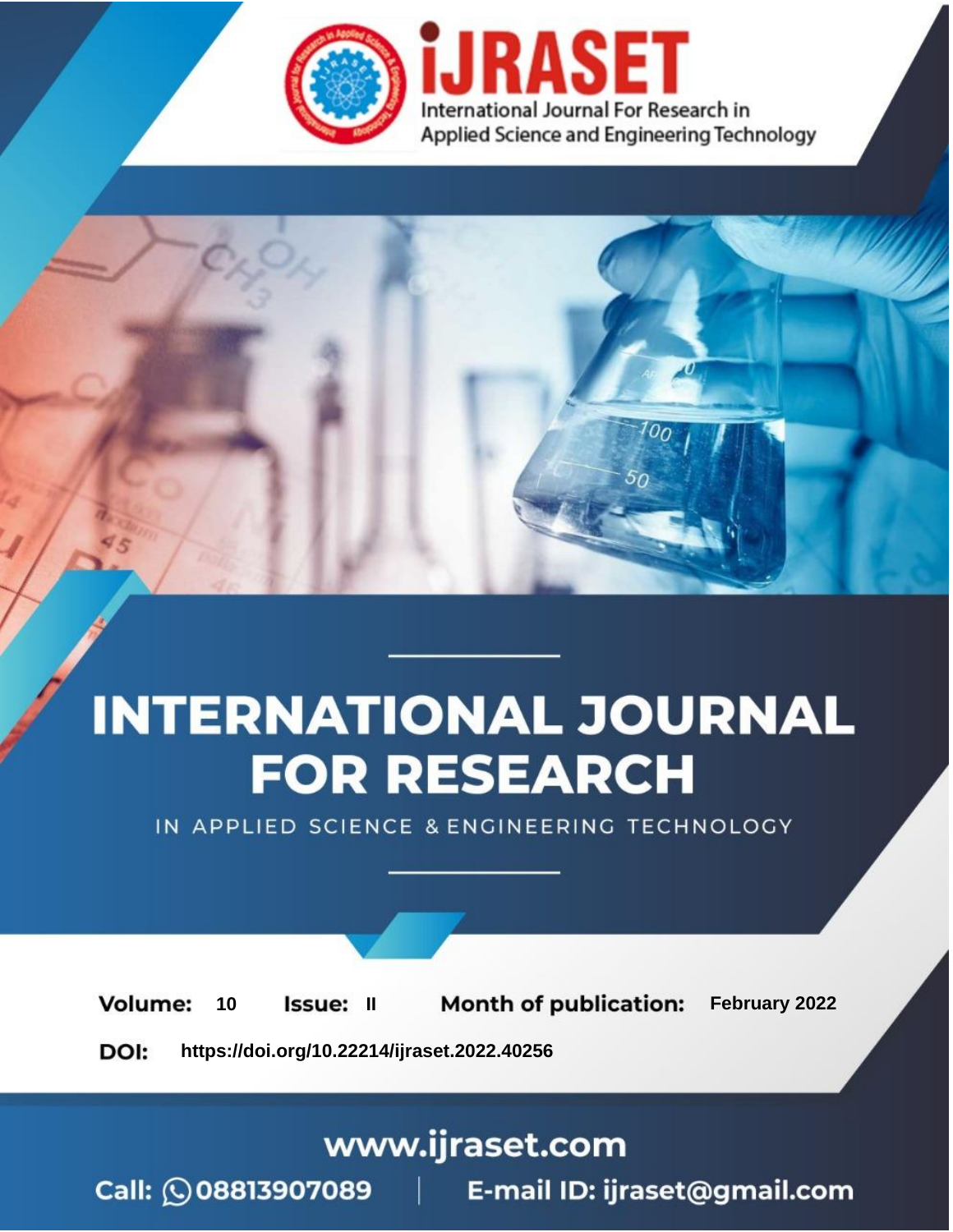

International Journal for Research in Applied Science & Engineering Technology (IJRASET**)**  *ISSN: 2321-9653; IC Value: 45.98; SJ Impact Factor: 7.538*

 *Volume 10 Issue II Feb 2022- Available at www.ijraset.com*

### **Dark Side of Artificial Intelligence**

Ashish Saxena<sup>1</sup>, Yashi Bajpai<sup>2</sup>, Rakesh Kumar<sup>3</sup>

*1, 2, 3Asistant Professor, Computer Science and Engineering, Invertis University, Uttar Pradesh, India*

*Abstract: Humans must be cautious of both the present and possible issues with AI. Such issues aren't the issues of the tinfoil hat crowd. According to Stephen Hawking, the influence of AI could be devastating until its implementation is carefully and morally regulated. Artificial intelligence is far more hazardous than nuclear weapons as stated by Elon Musk. Lots of the world's brightest and greatest forward-thinking minds are worried regarding the negative side of AI, therefore it's worth investigating. One major and urgent worry is a rise in unemployment. According to the Brookings Institute, 36 million jobs might be in danger since they are comprised of extremely repeatable work that technology using AI could accomplish. Whitecollar jobs aren't resistant to technology, however. And when robots improve in dexterity, they will be able to perform additional activities.*

*Keywords: Bias in AI, ChatBot, Self Driving Cars, Value of AI*

#### **I. INTRODUCTION**

One exception however is that throughout the industrial revolution, and even before that, some occupations have always been threatened by technical upgrades. Generally, improvement leads to the creation of new jobs. But yet to be seen, if this probably applies for AI ("The Dark Side of Artificial Intelligence").

In the present world AI (artificial intelligence) is growing more and stronger. According to PwC, Artificial Intelligence may potentially generate around \$15.7 trillion to the world economy by 2030, which is far more than China and India's total GDP currently. Technology will eventually be ubiquitous, from domestic gadgets to our financial, judicial, and legal institutions.

#### *A. Negative Impact of AI*

In the present world, artificial intelligence is performing a wonderful task and has proved to be a boon for the modern world however when it is good there is something bad hidden. With the positive impact of artificial intelligence, there is some unavoidable negative influence also. As soon as we start discussing the negative influences of artificial intelligence it would be better and would help to fight the negative influences better. The great scientist from the Physics field Stephen Hawking has warned the world about AI that it is not clear that the construction of an effective AI system which is one of the biggest achievements in the history of our civilization is a success or a worst-case scenario. Humans don't know whether the system they have created will be helpful to them or they would be ignored and side-lined and finally destroyed by it.

To deal with the negative influence of artificial intelligence, we must know what are those negative influences are full stopped some of the negative influences which seem important are discussed below:

- *1) Bias in AI:* As algorithm of the artificial intelligence is constructed by human beings the human may intentionally or unintentionally introduce some bias in the system which cannot be detected by AI by self. Artificial intelligence algorithms are constructed with bias or they have the program sets. Biased, it is obvious that they will produce results that will be biased in nature. Such a type of practice may lead to consequences that are not intended for making the right results. Several types of things have happened in the past such as discrimination in recruiting a logarithm and Microsoft's Twitter Chabot that became racist. It is a matter of responsibility for the companies which are building the items they need to develop the AI algorithm with full vigilance so that no bias is seen in the results.
- *2) Unemployment Rise:* AI will take the jobs of many as it could replace their work with machines however it is argued that employment creation would be progressed with the help of artificial intelligence. People anticipate that artificial intelligence will increase employment and even if it does not increase employment it would arrange the same number of jobs that would have been lost due to the replacement with artificial intelligence. They would be some job that people will perform and machine will take over them in future. This will necessitate modifications to training and education initiatives to better equip our upcoming employees, as well as assisting present employees in transitioning to new professions that will use their unique human qualities.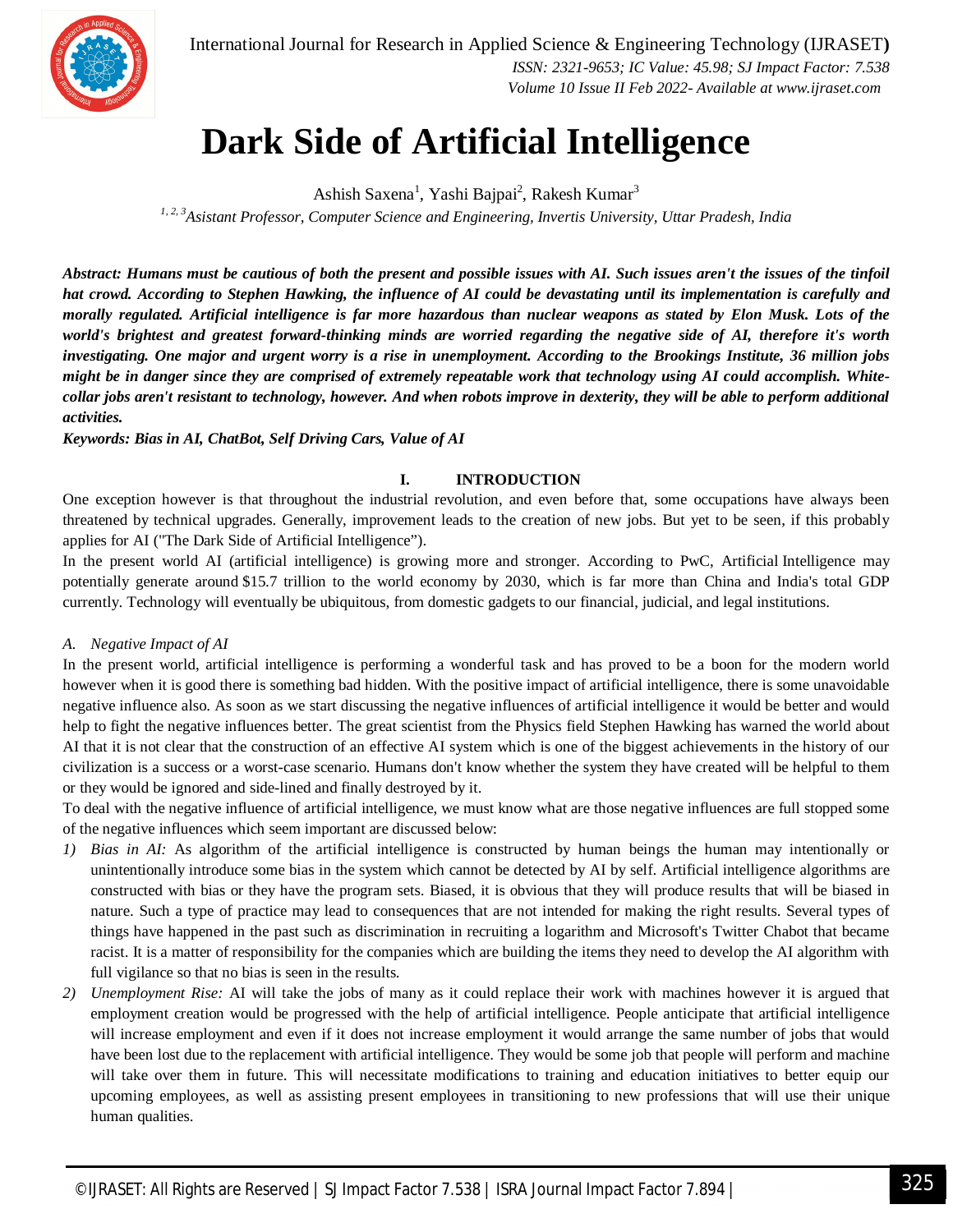

International Journal for Research in Applied Science & Engineering Technology (IJRASET**)**  *ISSN: 2321-9653; IC Value: 45.98; SJ Impact Factor: 7.538 Volume 10 Issue II Feb 2022- Available at www.ijraset.com*

- *3) Change in Human Experience:* The human time off work would be significantly reduced when AI will take their duties. However, these talks of leisure time from work seem to be imaginative but it is possible as AI takes over human duties. The free time that humans would get from the replacement of AI would need to be invested in the right place to feel that human life has any purpose. This would be required to feel the same social and mental benefits that the jobs used to provide humans. However, this might prove very easy to some while very difficult to others. When AI will take over human duties there would be some financial consideration as humans used to have salaries for their work. The economic advantages of enhanced efficiency are very obvious on company profit-loss accounts, but the net gains to society and individual beings are a little hazier.
- *4) Worldwide Rules and Laws:* The world is a smaller place for technological advancement taking place. As advancement in technology is reaching new heights day by day the AI Technology would require some rules and regulations that would allow legal and effective interaction among the governments and various organizations around the world. As the world is globalized presently and no one is very far from each other the consequences taking place in a country directly or indirectly affect the others around the globe. In the same consideration, artificial intelligence in one country can positively or adversely affect the other. These consequences are currently being watched around the globe such as in Europe where the nation has adopted a transparent approach for the regulation of artificial intelligence while the nation like the United State of America and China have given much more liberty to companies using artificial intelligence
- *5) Increased Hacking:* Artificial intelligence accelerates what could be achieved and, in numerous circumstances, outpaces our abilities as humans to keep up. Through automated processes, malicious behaviors such as phishing, virus transmission to software, including availing exploitation of AI systems because of how they perceive the world may be hard for humans to detect unless there is a genuine problem to cope with.
- *6) Use as Terror Activity:* Moreover, there may be new AI-enabled forms of terror to contend with, such as the growth of automated drones as well as the deployment of robotic swarms, and also remote attacks or disease transmission via Nanorobots. The legal administration and security agencies would require coping with the possible danger that this poses. This will require patience and substantial human understanding to decide the finest approach to plan for a world tomorrow with even more artificial intelligence capabilities to guarantee that, while there is the possibility of negative consequences with wider adoption, they are minimized to the greatest extent possible.

#### *B. The dark side of AI: value Co-Destruction*

To acknowledge that value co-creation is not always beneficial, the idea of value co-destruction has gained traction in the business literature (Echeverri & Sklén, 2011). Plé and Chumpitaz Cáceres (2010) contend that value might be reduced when there are disparities among sources and activities, or between individuals. According to the latest tourist research, a variety of value formulations are taking place. Camilleri and Neuhofer (2017) discovered, for example, that value can be co-created, co-recovered, co-reduced, and co-destroyed in a sharing economy framework. Meanwhile, Sigala (2017) investigated the co-destruction of value inside Tripadvisor-based service systems. The Latest AI research has shown several significant drawbacks. These factors span from employment loss to privacy problems, machine morality, security risks, as well as negative superintelligence advancements. Ivanov et al., (2017), Buhalis et al., (2020), and all recognized adverse elements of tourism. These include worries about consumer information privacy as well as security, the potential loss of social contacts between visitors during respective encounters, as well as technological limits that might lead to dissatisfied workers as well as consumers. Despite numerous researches have highlighted the broad difficulties concerning AI application in the tourism industry, a more specific comprehension of the influence of AI on visitor experiences is still lacking.

#### *C. From the Status quo to the Future of AI*

Following upon a thorough analysis of the literature, it's indeed clear that the most of investigations on AI in tourist research have concentrated on the current status of AI and its potential applications. Despite the existence of work highlighting hypothetical future situations and their repercussions (e.g. Yeoman, 2012), the number of studies in this field remains comparatively limited. More crucially, if AI development proceeds, a status quo perspective will no longer be sufficient. It is critical to investigate several scenarios for how AI will affect future tourism experiences. Figure 1 summarises existing areas and instances of AI in tourism, as well as under-researched areas of AI in tourist study, as a reference for this paper. To overcome research gaps, this paper aims to assist in the further development of Artificial intelligence in tourism locations by using a co-creation or co-destruction lens to comprehensively grasp the harsh as well as good aspects of AI in tourist location experiences Grundner, L., & Neuhofer, B. (2021).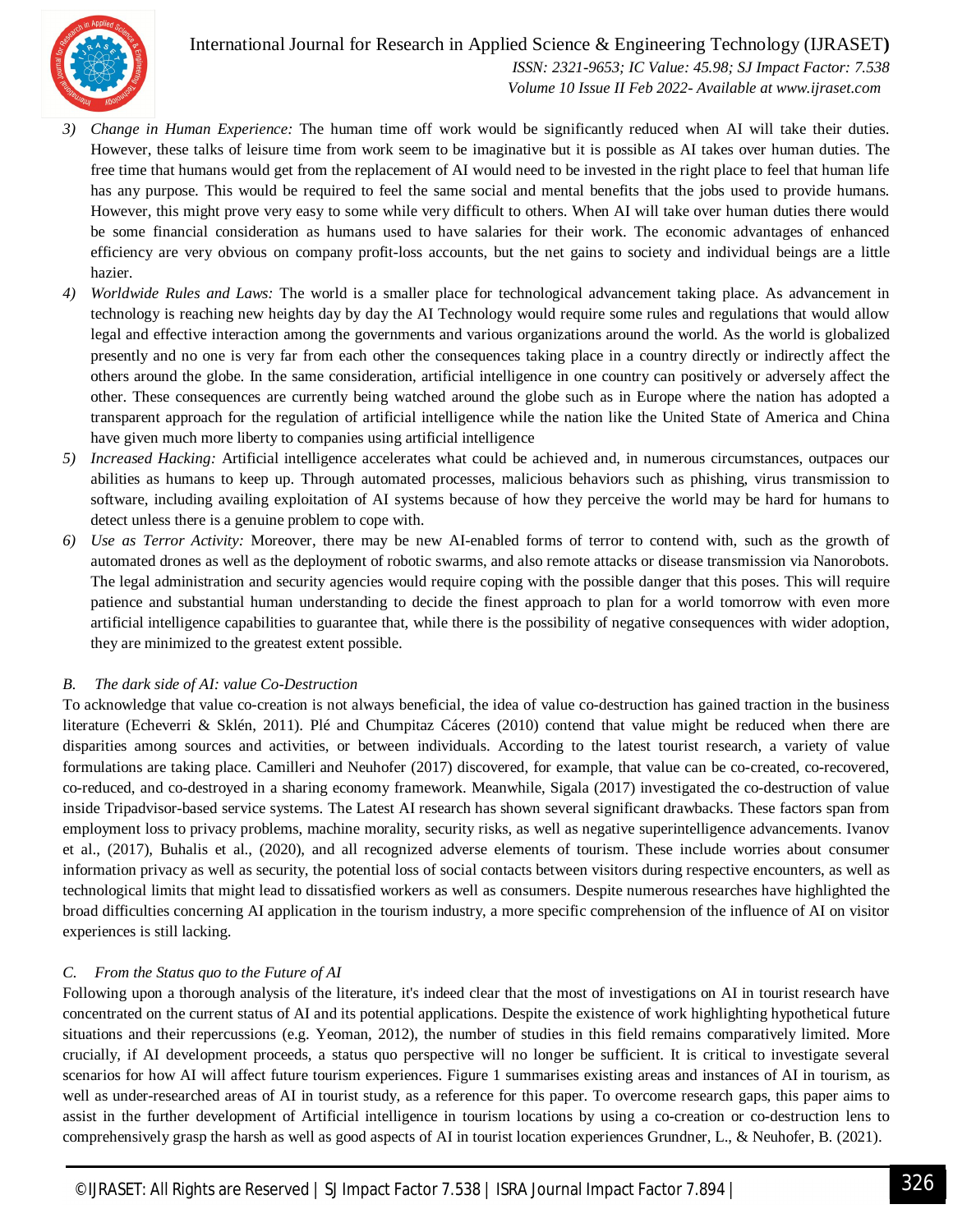

International Journal for Research in Applied Science & Engineering Technology (IJRASET**)**

 *ISSN: 2321-9653; IC Value: 45.98; SJ Impact Factor: 7.538 Volume 10 Issue II Feb 2022- Available at www.ijraset.com*

#### **II. CONCLUSIONS**

So AI can be a power of human for future or can be wapon which will destroy the world. Every technology have pros and cons also. As human develops new robots day to day the man power dereases same.

#### **REFERENCES**

- [1] Echeverri and Per, "Value co-destruction: Review and conceptualization of interactive value formation", issue 2, vol. 21, 2021, pp 227-249.
- [2] Plé and Chumpitaz, "Not always co-creation: introducing interactional Co-destruction of value in service dominant logic", Journal of Services Marketing, issue. 6, vol. 24, (2010), pp. 430-437.
- [3] Camilleri and Neuhofer, "Value co-creation and co-destruction in the Airbnb sharing economy", International Journal of Contemporary Hospitality Management, issue. 9, vol. 29, (2017), pp. 2322-2340.
- [4] Sigala, "Value co-destruction in service ecosystems: Findings from TripAdvisor." Advances in social media for travel, tourism and hospitality. Routledge, 2017, pp. 26-40.
- [5] Neuhofer, Barbara, Bianca Magnus, and Krzysztof Celuch. "The impact of artificial intelligence on event experiences: a scenario technique approach." Electronic Markets, issue. 31, vol. 3 (2021), pp. 601-617.
- [6] Buhalis, Dimitrios, Luisa Andreu, and Juergen Gnoth. "The dark side of the sharing economy: Balancing value co-creation and value codestruction." Psychology & Marketing issue. 37, vol. 5 (2020), pp. 689-704.

#### **BIOGRAPHIES**



Ashish Graduated From UPTU, In 2014 In Computer Science Engineering. He Worked As Assistant Professor At RIMT Bareilly, After that He Has completed His M.Tech From Invertis University; Bareilly.Curently He Is Pursuing His Ph.D. From Invertis University Bareilly. He Is Currently Working As An Assistant Professor At Invertis University Bareilly. His Research Area Is AI and Cyber Security.



Yashi Bajpai Graduated From UPTU, In 2018 in Computer Science Engineering. She completed her M. Tech. Banasthali Vidhyapeeth Rajasthan. Curently She is Working as an Assistant Professor At Invertis University Bareilly. Her Research area is ML and AI.



Rakesh Kumar graduated from Rakshpal Bahadur College of Engineering and Technology, Bareilly in 2013 in Computer Science Engineering He worked as Asst. Professor at Surajmal College of Engg. and Management, Kichha, Uttarakhand (India). He completed his M.Tech. Degree from G. B. Pant University of Ag. & Technology, Uttarakhand. He is currently working as an Assistant Professor in Invertis University, Bareilly. His research areas are Cyber Security, Machine Learning and Artificial Intelligence.